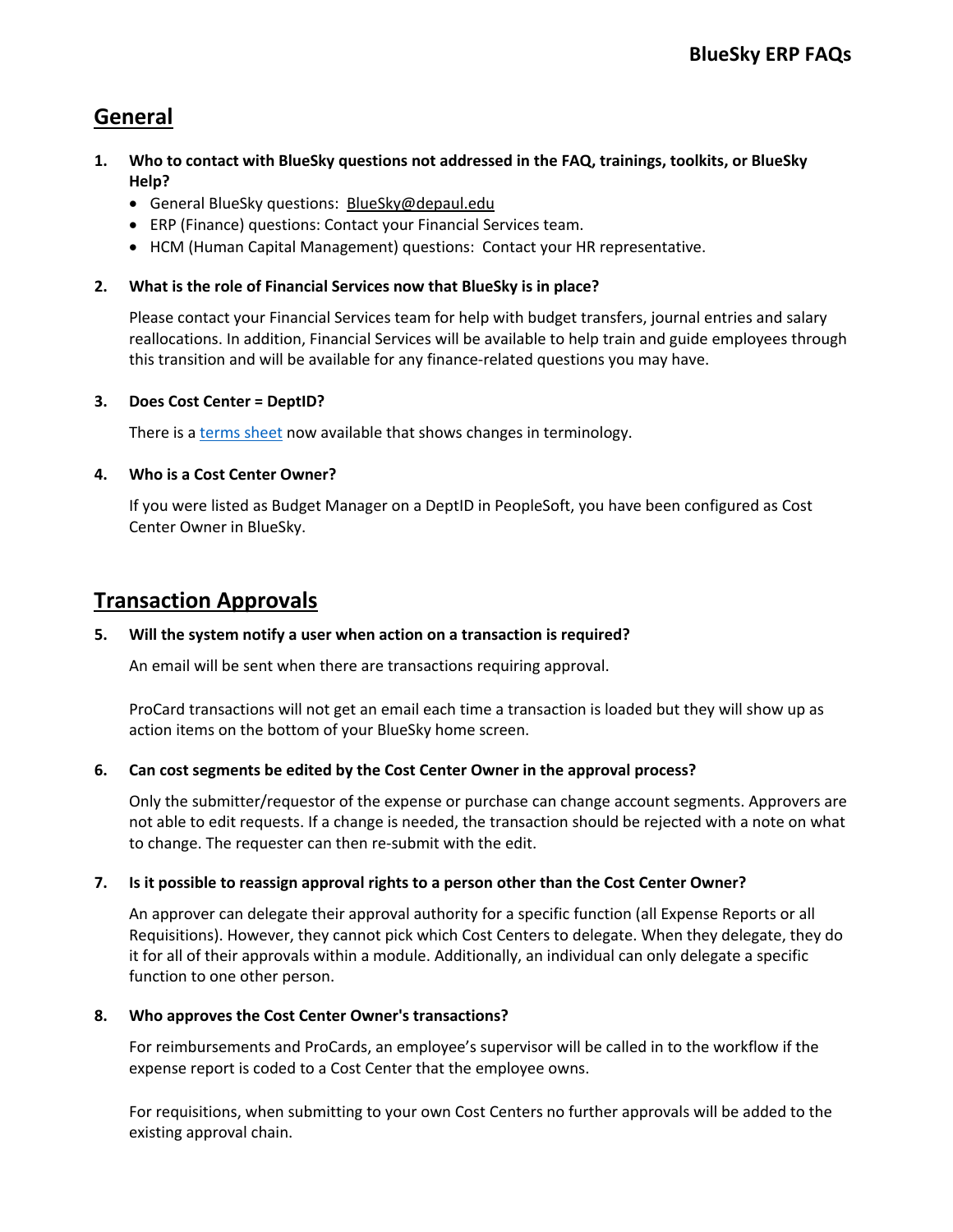# **Financial Reports**

## **9. Will Mobius have any role at all moving forward?**

New reports will be published in BlueSky that will replace your Financial Activity Reports. Until then, Mobius reports through 12/31/20 are still available at the same URL as before. Detail from FY20 & FY21, as well as summary level information from the previous five years, will be migrated to BlueSky. If you require any detail information not available in BlueSky, please contact your Financial Services liaison.

## **10. Who will have reporting access in BlueSky?**

Cost Center Owners will have access to the reporting they need through BlueSky. Other users can be granted reporting access upon request with the proper approval. Please discuss your requests with your Financial Services Liaison.

# **Cost Center Ownership Access and Delegations**

## **11. Can there be more than one Cost Center Owner for a department?**

Each Cost Center has one owner, although the Cost Center Owner authority can be delegated.

## **12. What steps would the cost center owner take in order to delegate approval functions?**

Please find a delegations training here.

### **13. Is a Principal Investigator (PI) on a grant the same as a Cost Center Owner?**

PIs will be assigned as Project Manager on their grant project. A Project Manager is a different role than Cost Center Owner, although the concept is similar. Approval will route based on the project number instead of the cost center and the approval occurs up front the same as an approval routed to a cost center.

# **General Financial Transactions**

# **14. Which cost centers do employees have access to?**

All employees have access to see Cost Centers within their home VP/Dean area.

# **15. What are the differences in chartfields/segments from PeopleSoft to BlueSky?**

Cost Centers are the same as DeptIDs, except for those relating to projects. Fund Codes and Program Codes are also the same.

The only real change is Class, this will now by a numeric value rather than alpha and it will be known as Activity.

A segment string looks like this: 100.671100.553400.65.10.00000.0000.00 and it represents: Fund.CostCenter.Account.Activity.LegalEntity.Program.FutureUse1.FutureUse2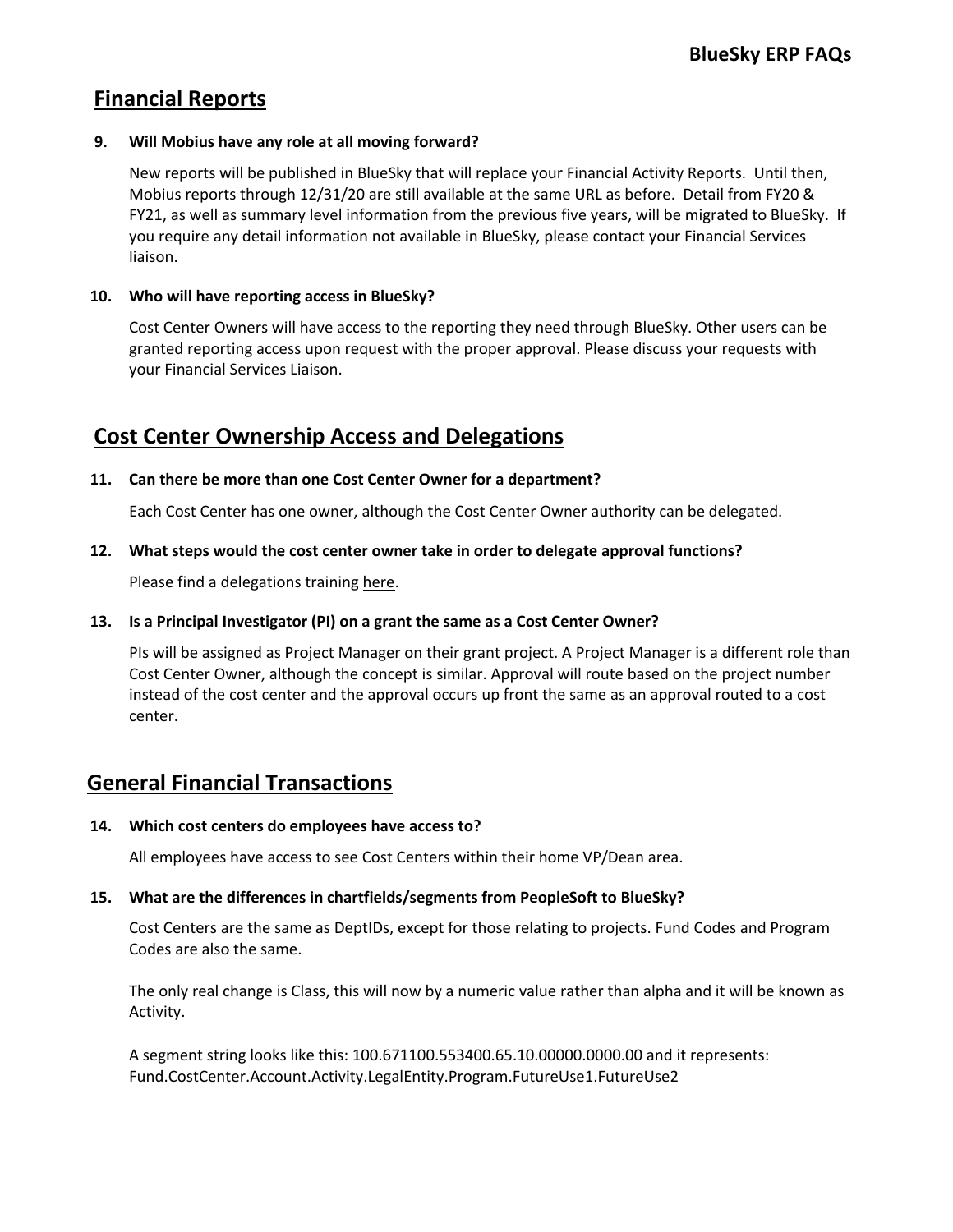# **Expenses**

#### **16. Is every employee required to submit their reimbursement documents here from now on?**

Yes, all employees will need to submit reimbursement requests/documents via this page.

#### **17. How do I reconcile ProCard charges or enter a reimbursement on behalf of someone else?**

The person you are entering for will have to follow the instructions called "Expense Entry Delegation" found in the BlueSky Help tool.

#### **18. Is what used to be known as a proxy now a preparer?**

Yes, the preparer is essentially the proxy. The only change would be in addition to being able to prepare ProCard expense reports, this delegate will now be able to submit Cash Reimbursements on your behalf as well.

#### **19. If expense entry is delegated to a "preparer," does the owner retain ability to enter?**

Yes, owners retain their ability to enter.

#### **20. Can students who are not employees enter expenses for reimbursement?**

Non-employees (including students) will submit reimbursements on the old form. Please send these completed forms to AP for payment.

Student employees can submit their reimbursement requests in BlueSky; however, if student employees are not hired into the VP/Dean unit for which they are requesting a reimbursement, they won't have access to the Cost Center in BlueSky and would need to use the old form as well.

### **21. How do we split transactions that need to go to separate Cost Centers?**

In the expense module individual transaction items cannot be split. In order to split a charge, you must add it to an Expense Report and then split the distribution on that Expense Report. That split can only be done by %, so some calculation might be necessary.

### **22. When creating an expense item, one needs to choose a "Template" from a drop-down list. What does each selection (item on the drop down list) refer to?**

- Capital Expense Report: Template for Capital Projects
- DePaul Travel and Procurement: Template for standard operating expenses
- Facilities Expense Report: Template for Facility Operations
- Grant Expense Report: Template for Grant Expenses

#### **23. How can I add an Ad hoc Expense Report Approver?**

Open the submitted expense report, click on "Actions", and choose "Ad hoc Route". In the "Route Task" window, choose "single Approver," add your comments for the ad hoc approver and perform an advanced search to look up the user you would like to choose as your ad hoc approver.

#### **24. Should the segments on a transaction automatically be coded to my Cost Center?**

The Cost Center on a transaction defaults based on your position. If your expenses do not typically get paid out of the same Cost Center as your position, we have the opportunity to change the default. Please contact your FS liaison.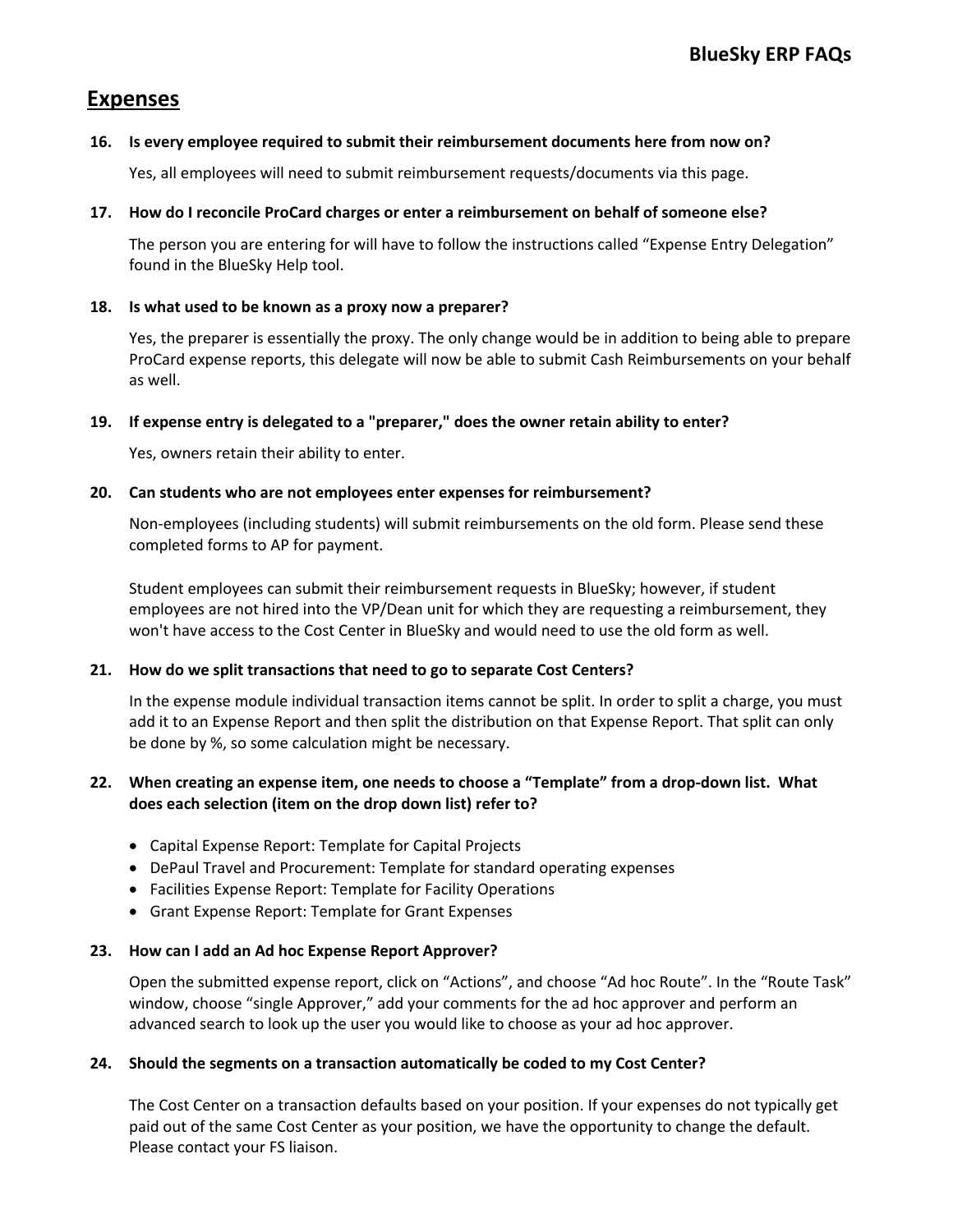# **Purchasing and Requisitions**

### **25. How do I set my delivery location?**

Within the Requisition Page, there is a Locations field where you can see all locations. There should be a location for every floor of every DePaul building. If there are additional locations required, please reach out to Financial Services.

#### **26. Can items be delivered to non-DePaul addresses?**

You can purchase items from Amazon and have them shipped to alternate addresses. There is a process document on that, please reach out to Lori Lehnhardt in Procurement for more details.

#### **27. Do adjunct faculty have access to submit requisitions?**

Yes, all FT & PT (non-student) employees have access to Procurement.

#### **28. How are POs split-funded?**

You would have the opportunity to add lines when adding the requisition. If you are funding between multiple VP/Dean areas, you may not have access to split, in which case you should reach out to your Financial Services liaison for assistance.

## **29. Do we still use the requisition process to start contract review, attaching the contract, contract review form, and any other documentation?**

Yes, the requisition process is similar and routing through contract review will occur the same way. You submit the requisition with the unsigned contract attached. It routes via Procurement to the Office of the General Counsel if contract review is required.

## **30. What if the requestor doesn't have access to the Cost Center to which the purchase should be applied?**

If the expense needs to be coded to a Cost Center outside of the employee's VP/Dean area, then a journal entry will need to be completed. If this is a recurring exception (i.e., not a one off), then we can make a security exception to give that employee the appropriate security access.

### **31. Does the integrated catalog limit the options for what we can purchase from these vendors?**

Integrated catalogs show all available products in a catalog. Some products have warning messages, but otherwise it is not restricted. Once the transactions come into BlueSky, specific types of transactions will require specific approvals.

# **Amazon**

### **32. Does an employee need to login with an Amazon Business account name/password?**

When you click the Amazon catalog link through BlueSky, you are already signed into DePaul's Amazon Business account. This already has tax exemption factored in. If you have a Business account under your depaul.edu address, it will already have been migrated to the university's profile.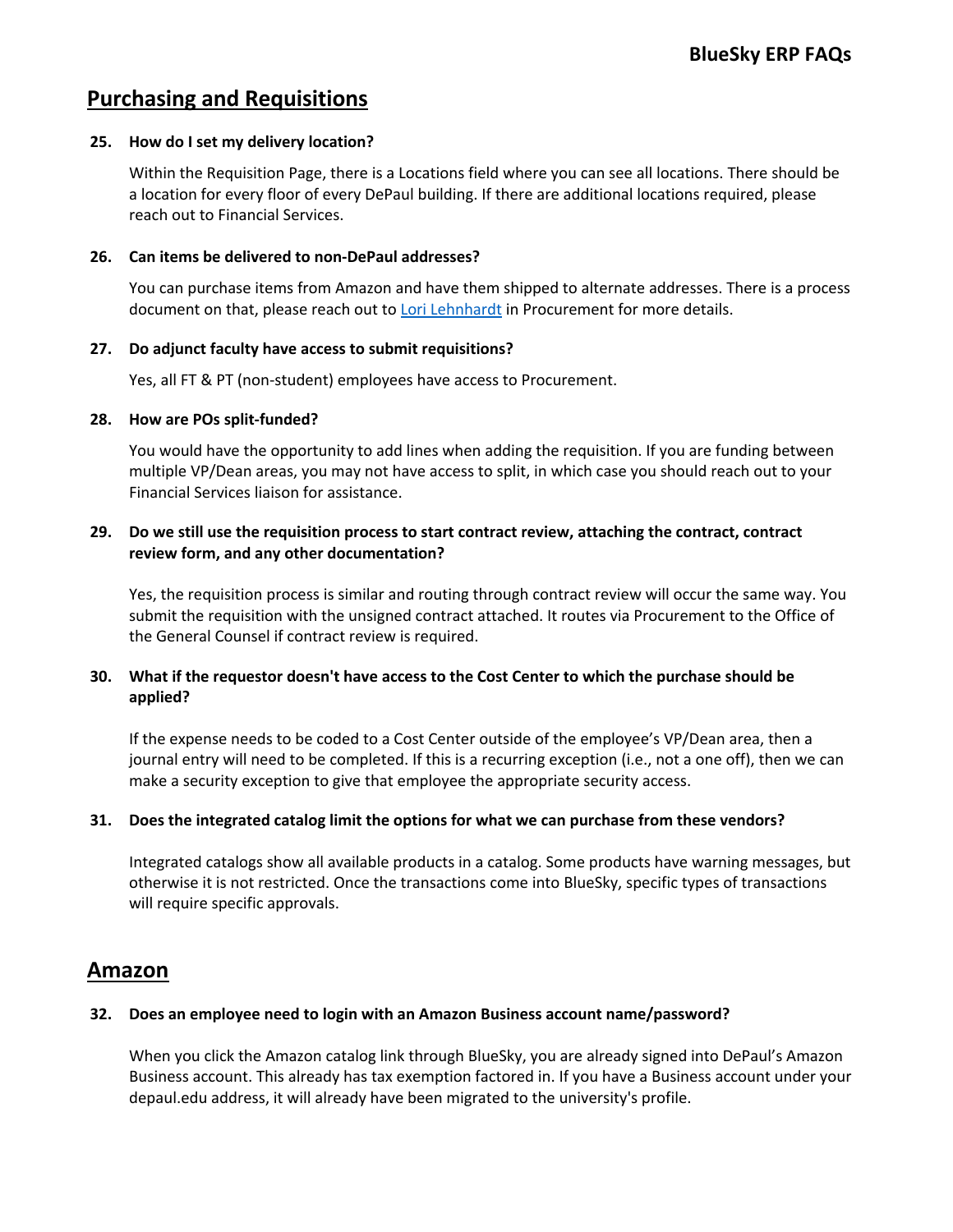#### **33. Are Gift Cards restricted for purchases on Amazon?**

Gift Cards are restricted in BlueSky as they cannot be paid by an invoice (per Amazon). The user will need to order them through the Amazon Business website directly with their ProCard. They will be routed to Procurement Department for approval and they'll need a copy of the approved preauthorization form for Gift Certificates.

#### **34. For catalog purchases, are we uploading any receipts, invoices, documentation from Amazon?**

No, this is an integrated process. You will only have to "receive" the goods in the system for the invoice to be paid automatically upon receipt.

#### **35. Is Cost Center Owner approval required for all Amazon purchases?**

Yes, the Cost Center Owner approves all Amazon business purchases. The purchase will not be complete until this approval is received.

### **36. Are we required to use the Amazon catalog, or can we continue to use Amazon with our ProCards via a web browser?**

Yes, using the Amazon Catalog through BlueSky is now a requirement.

#### **37. Do all Procurement purchases need to be received in BlueSky?**

Yes, all purchases, including catalog purchases and services will need to be received. This step must be taken in order for the invoice(s) to be paid.

# **Invoices/Honoraria**

#### **38. How do we pay a vendor invoice?**

Invoices should be sent to the Accounts Payable (AP) inbox. There is a preference to have Suppliers send invoices directly to the same AP inbox.

#### **39. Who should be contacted to find out an AP payment status?**

Please reach out to AP with a copy of the item in question (i.e., invoice, reimbursement, etc.)

### **40. What is the process for honorariums?**

Honorarium payments will function similar to how they did in the PeopleSoft system with a couple of key differences.

- 1. We are encouraging all vendors (including speakers and other payment recipients) to use a new tool called the Supplier Portal. This tool is used to register a vendor and it ensures we no longer have to communicate sensitive data on paper forms or via email.
- 2. The general Honorarium agreement form is updated accordingly and is available now on the Financial Affairs website.

Once the speaker is registered as a vendor in the supplier portal, he/she will receive a registration number and there is a spot on the new agreement form to add this number. Once the agreement is executed, please fill out a Voucher Check Requisition form as you normally would.